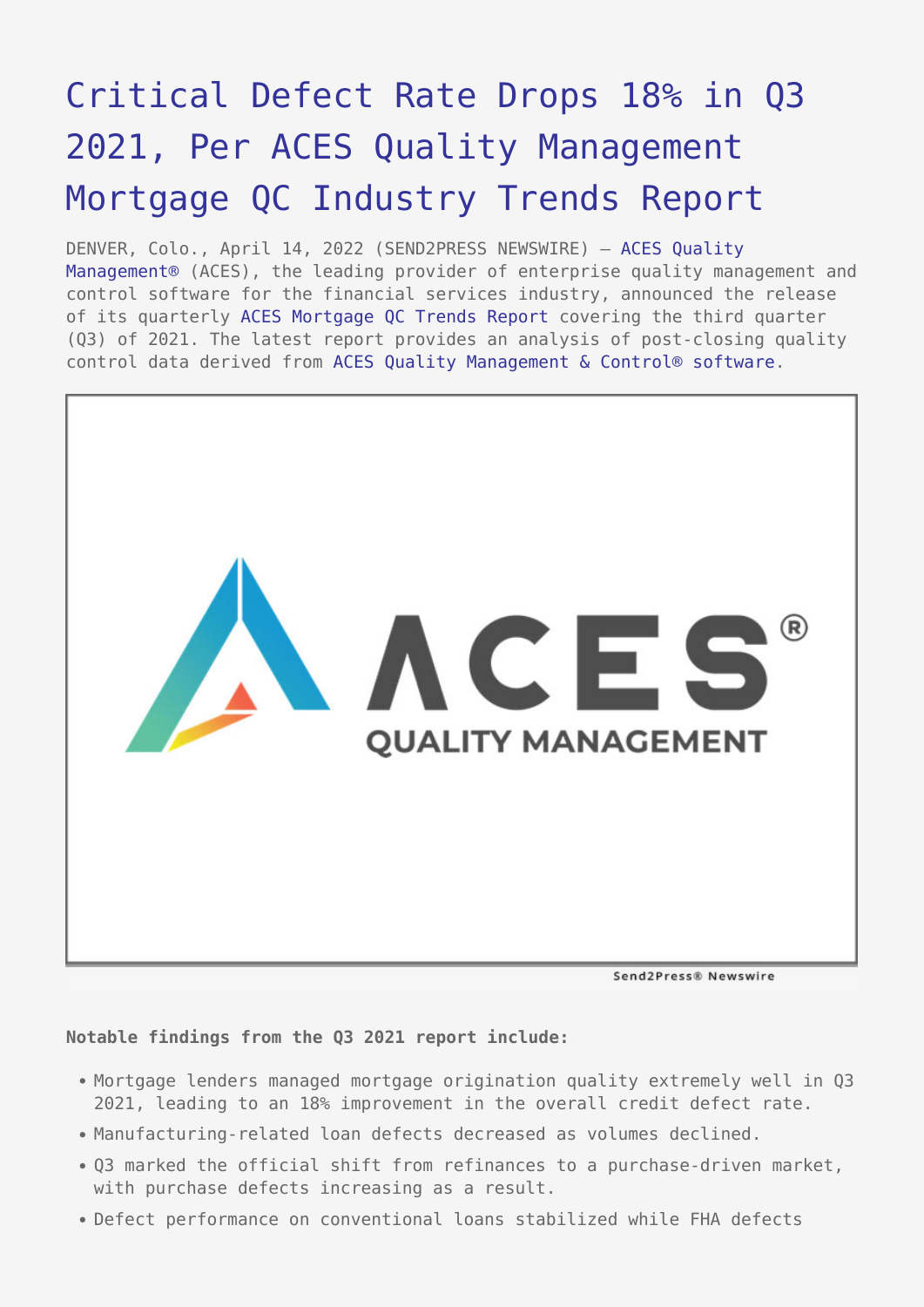rose.

The Early Payment Defaults trend line indicates that reviews peaked and are now below pre-pandemic levels, shifting the focus to the remaining loans in forbearance status and exit plans for those borrowers.

"The critical defect rate for Q3 2021 dropped 18% to 1.86%, a welcomed improvement from the previous quarter. Lenders also experienced a slight decrease in origination volume, down 8% from Q2 of 2021," said ACES Executive Vice President Nick Volpe. "Metrics are beginning to trend back to their historic normal levels as volume moderates. With the amount of volatility in macroeconomic factors and rising rates, the decline in the overall critical defect rate is a testament to lenders taking quality management and control seriously."

Findings for the [Q3 2021 ACES Mortgage QC Industry Trends Report](https://www.acesquality.com/resources/reports/q3-2021-aces-mortgage-qc-industry-trends) are based on post-closing quality control data derived from the ACES Quality Management and Control® benchmarking system and incorporate data from prior quarters and/or calendar years, where applicable. All reviews and defect data evaluated for the report were based on loan audits selected by lenders for full file reviews.

"An improvement in the critical defect rate is always a positive sign. The worst of early payment default volume seems to be behind us, but we're not out of the woods yet. Lenders' focus should continue to be on helping remaining loans in forbearance status and building exit plans for those borrowers," said ACES CEO, Trevor Gauthier. "Lenders and banks need to be cognizant of the economic and geopolitical environments in the coming months and possibly years. As the Federal Reserve works to calm inflation, these actions oftentimes have a ripple effect, which can certainly impact loan quality."

Mortgage QC Industry Trends Reports are available for download, free of charge, at<https://www.acesquality.com/resources/reports>.

## **About ACES Quality Management:**

ACES Quality Management is the leading provider of enterprise quality management and control software for the financial services industry. The nation's most prominent lenders, servicers and financial institutions rely on ACES Quality Management & Control® software to improve audit throughput and quality while controlling costs, including:

- 3 of the top 5 and more than 50% of the top 50 independent mortgage lenders;
- 7 of the top 10 loan servicers;
- 11 of the top 30 banks; and
- 1 of the top 3 credit unions in the USA.

Unlike other quality control platforms, only ACES delivers Flexible Audit